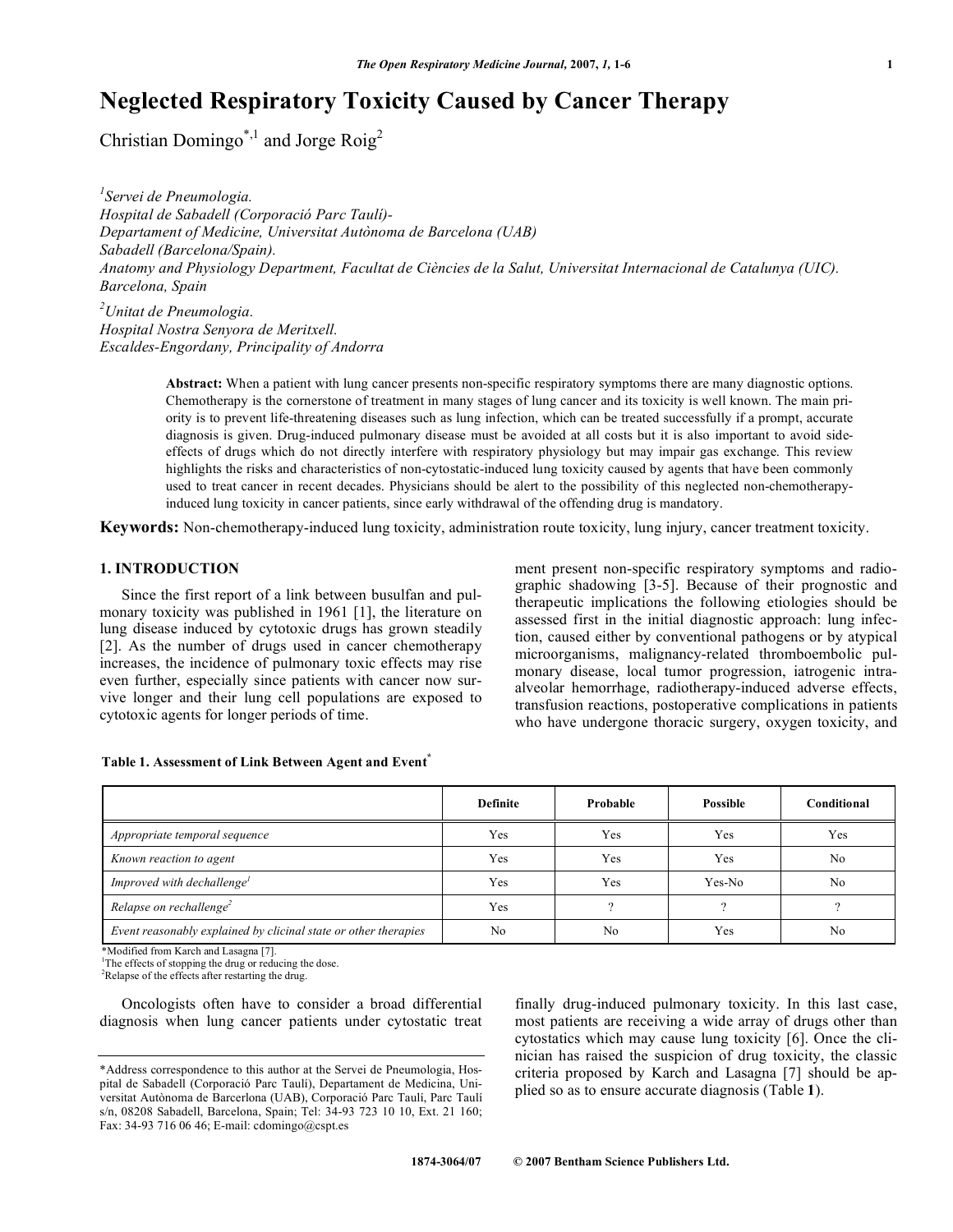The aim of this article is to review the other frequently neglected side-effects of cancer treatment in which the drugs involved do not interfere with parenchymal lung physiology but may eventually have repercussions on gas exchange.

#### **2. METHODOLOGY**

 First we undertook a large-scale review of pulmonary toxicity caused by cytotoxic drugs [2] and selected the chemotherapeutic drugs responsible for respiratory disturbances not related to their cytotoxic effect. We then reviewed the different non-cytotoxic drugs currently used to treat malignancies, and selected those with potential lung toxicity. Finally, we examined the side-effects related to the administration route used. We searched the PubMed database for all prospective and retrospective studies reporting these items and referenced those providing relevant information.

 The paper is divided into three sections. In the first we discuss the mechanisms of how chemotherapy indirectly causing parenchymal lung toxicity may eventually alter respiratory function (Table **2**); in the second we refer to the pulmonary toxicity caused by non-cytotoxic drugs used in the treatment of malignancies (Table **3**) associated with the administration of the chemotherapy protocol. In the third, we consider the side-effects due to the drug administration route (Table **4**).

#### **Table 2. Mechanisms of Respiratory Impairment Caused by Chemotherapy Indirectly Causing Parenchymal Lung Toxicity**

- -Respiratory muscle impairment
- -Acute encephalopathy
- -Non-cardiogenic pulmonary edema.
- -Pleural effusion

**Table 3. Non-Cytotoxic Drugs Used for the Treatment of Malignancies** 

| Granulocyte colony-stimulating factor (G-CSF)                |
|--------------------------------------------------------------|
| Monoclonal antibodies                                        |
| All-trans retinoic acid                                      |
| Drugs favouring deep venous thrombosis/pulmonary embolism:   |
| Erythropoietin                                               |
| Megestrol acetate                                            |
| Thalidomide                                                  |
| Epidermal growth factor receptor tyrosine kinase inhibitors: |
| Gefitinib                                                    |
| Erlotinib                                                    |
|                                                              |

#### **Table 4. Side-Effects Due to Drug Administration Route**

| Bronchial artery infusion of cytostatic drugs |
|-----------------------------------------------|
| Intrathoracic extravasation of cytostatics    |

-Venous thromboembolism associated to central venous catheters

#### **3. SIDE-EFFECTS OF CHEMOTHERAPY INDI-RECTLY CAUSING PARENCHYMAL LUNG TOXIC-ITY**

#### **3.1. Respiratory Muscle Impairment**

 Procarbazine, cytarabine, chlorambucil and above all vincristine may cause neuropathies which can affect respiratory muscle function [8]. The primary manifestations are usually sensory, but drug-induced motor or sensorimotor neuropathies also occur, most commonly caused by vincristine. Most of these case are mild or even subclinical symmetric distal neuropathies. It is not clear whether the respiratory muscles are ever involved, though some of the many cases of idiopathic phrenic nerve palsies are likely to be drug-induced [9]. The pathogenic mechanism seems to be neurotubular damage. This adverse event may be particularly serious when anesthesia is administered to these patients [10].

#### **3.2. Acute Encephalopathy and Respiratory Depression (Ifosfamide and Methotrexate)**

 This side-effect merits special attention, given the high prevalence of chronic obstructive lung disease and sleep apnea-hypopnea syndrome. Both entities can cause chronic hypercapnia which may deteriorate with the addition of an extra offending agent that favors respiratory depression [8].

 Direct pulmonary toxicity due to ifosfamide is very rare but possible [11]. The risk of CNS depression following ifosfamide therapy (about 12%) [12-13] should be considered in patients with advanced chronic obstructive lung disease, a common association in lung cancer, since somnolence may worsen hypercapnia and enhance encephalopathy. Caution is also needed in the case of underlying central or obstructive sleep apnea syndrome, since its prevalence in the general population is relatively high.

 Methotrexate (MTX) is a cell cycle-specific agent that inhibits the enzyme dihydrofolate reductase, preventing the conversion of folic acid to tetrahydrofolic acid and inhibiting cell replication. MTX crosses the blood-brain barrier and can be administered intravenously and *via* an intrathecal route to eradicate leukemic cells from the CNS and prevent CNS recurrence. This is why chemotherapeutic regimens include methotrexate for acute lymphocytic leukemia treatment. Both high-dose intravenous MTX and intrathecal MTX are associated with demyelination, white matter necrosis, loss of oligodendroglia, axonal swelling, microcystic encephalomalacia, and atrophy relatively selective for the deep cerebral white matter. A diminished choline-to-creatine ratio has been reported in children with MTX-related neurotoxicity; this may be related to disturbances of myelin metabolism or inhibition of glucose metabolism induced by MTX [14].

 Acute MTX neurotoxicity usually results in stroke-like symptoms, such as aphasia, weakness, sensory deficits, ataxia, and seizures. Several cases of MTX-induced acute encephalopathy have been reported [15-19], presenting with confusion and even coma with high-dose methotrexate therapy. As with ifosfamide, clinicians should bear in mind the possibility of respiratory compromise in severe COPD.

#### **3.3. Non-Cardiogenic Pulmonary Edema**

 Non-cardiogenic pulmonary edema may be caused by several drugs and multiple mechanisms In some cases, CNS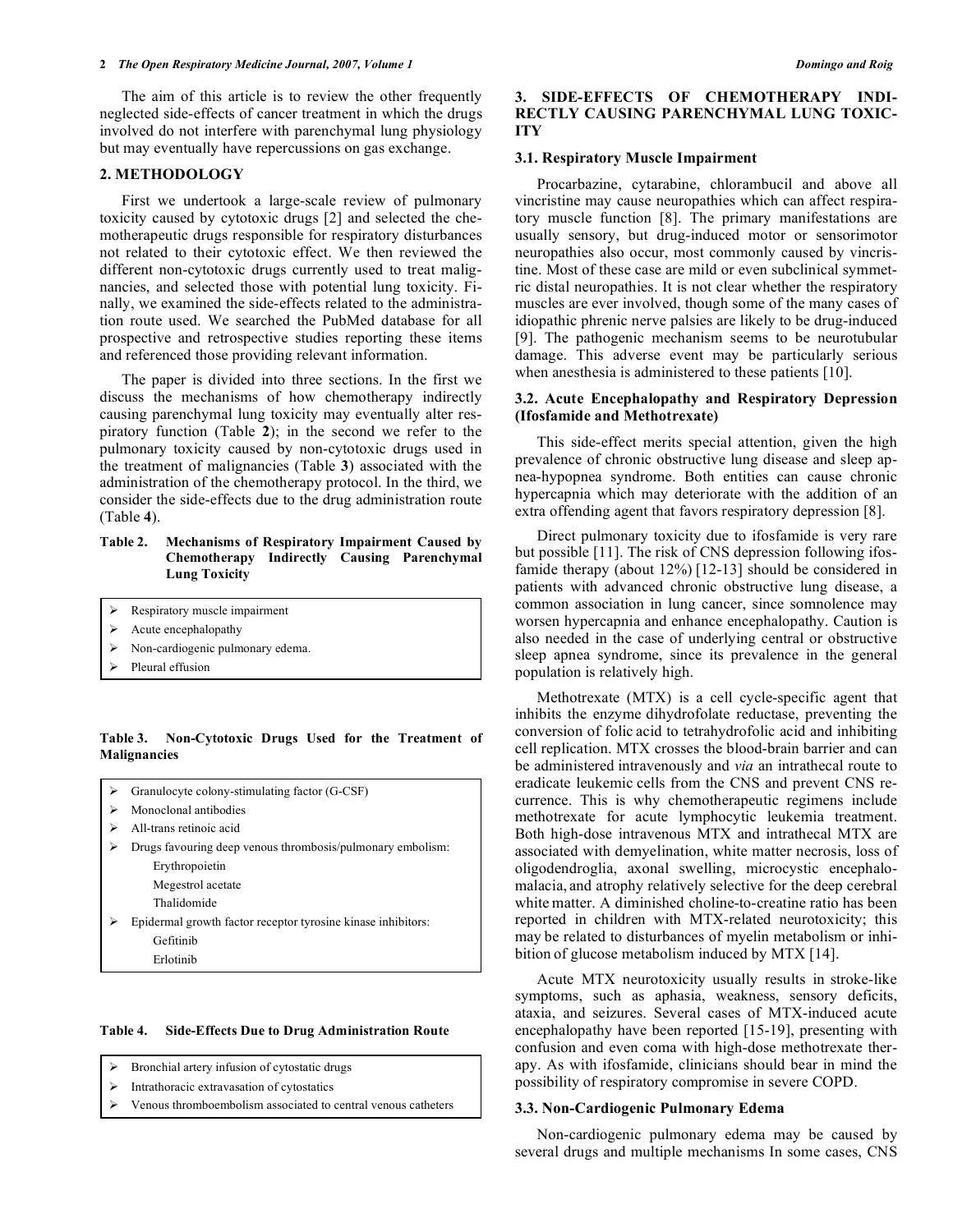toxicity due to intrathecal methotrexate may be the cause [20-21]. Less frequently, this methotrexate administration route has been associated with interstitial pneumonitis [22]. Non-cardiogenic pulmonary edema may also be the result of increased permeability. This has been reported with IL-2 infusions as well as with docetaxel [23]. Sirolimus (previously called rapamycin) is a macrolide antibiotic isolated from the fungus *Streptomyces hygroscopicus.* It has potent anticandida activity, but subsequent studies have revealed impressive antitumor and immunosuppressive activities as well [24]. The drug is used to prevent rejection of organs and bone marrow transplants and is also under investigation as a treatment for cancer. Among its side-effects, pulmonary edema or distress syndrome have occasionally been described [25].

# **3.4. Pleural Effusion**

 Docetaxel may cause pleural effusion by increasing permeability. However, although large effusions may cause severe respiratory compromise, some authors do not consider this to be a classic pulmonary toxicity. Occasionally, methotrexate has also been found to cause pleurisy [26].

### **4. PULMONARY TOXICITY DUE TO NON-CYTOTO-XIC DRUGS USED TO TREAT MALIGNANCIES**

 Many non-cytotoxic drugs can cause pulmonary toxicity. In this section we mention three groups of drugs, the first two of which are widely prescribed in cancer patients. We use the common toxicity criteria grading [27].

#### **4.1. Granulocyte Colony-Stimulating Factor (G-CSF)**

 These drugs are frequently prescribed to hasten recovery from cancer chemotherapy-induced neutropenia. Some have been reported to induce pulmonary edema. Pegfilgrastim is a long-acting G-CSF, recently approved by the Food and Drug Administration [28], and lenograstim is the glycosylated recombinant form of human granulocyte colony stimulating factor [29].

#### **4.2. Monoclonal Antibodies**

 Monoclonal antibodies are a new class of non-cytotoxic agents targeted at specific receptors on cancer cells. In addition to their direct cellular effects, antibodies can carry substances such as radioactive isotopes, toxins, and antineoplastic agents to the targeted cells. Five monoclonal antibodiesrituximab, trastuzumab, gemtuzumab ozogamicin, alemtuzumab, and ibritumomab tiuxetan -- are available for clinical use. Monoclonal antibodies currently under study include edrecolomab and tositumomab [30-31].

 Trastuzumab is a humanized anti-HER2 mAB which achieves response rates of 15-40% when used as a single agent in patients with metastatic HER2-overexpressing breast cancer, and prolongs survival when added to chemotherapy in first line therapy in these patients [32]. The major side-effects include pulmonary [33] and cardiac toxicity. Fleming *et al.* [32]. treated 45 patients with trastuzumab and IL2, a regimen that is no longer given today; grade 3 pulmonary toxicity or higher was found in five patients and attributed to intermediate-dose IL2 in three. Of the seven grade 2 pulmonary toxicities, six occurred in 21 patients known to have lung metastasis Several trastuzumab first-dose infusionrelated reactions with pulmonary components were also

found. Byrd *et al.* [34] observed that the five patients they treated with trastuzumab developed severe pulmonary infusion-related toxicity. Occasionally, organizing pneumonia has also been attributed to trastuzumab [35].

Rituximab is also known to cause pulmonary dysfunction, though probably less frequently than trastuzumab. Alveolar hemorrhage [36], acute pneumonitis and pulmonary fibrosis have been observed [37-40]. Very occasionally, a desquamative alveolitis is also found [41].

 Recently, Biehn *et al.* [42] reported the first case of bronchiolitis obliterans organizing pneumonia caused by rituximab. However, **l**ung toxicity seems to be quite rare. In a recent study, Kanelli *et al.* [43] observed only one case of toxicity in a cohort of 27 patients.

 Gemtuzumab ozogamicin was approved in 2000 by the FDA. Its major side-effect is hepatotoxicity (31% of patients show abnormal liver enzymes) but adult respiratory distress syndrome (ARDS) has also been reported [44]. Alentuzumab causes immunosuppression, increasing the risk of infections [31] and possibly ARDS [45]. Novel monoclonal antibodies such as tositumomab, edrecolomab and cetuximab appear promising but are still under evaluation [46-49].

#### **4.3. All-Trans Retinoic Acid**

 Retinoids are natural or synthetic derivatives of vitamin A. All-trans retinoic acid has clinical applications in acute promyelocytic leukemia. More than half the patients treated with this drug experience retinoic acid syndrome, a disorder characterized by fluid retention, weight gain, respiratory distress, radiographic pulmonary infiltrates, hectic fever and pleural or pericardial effusion [50].

#### **4.4. New Iatrogenic Risk Factors for Deep Venous Thrombosis and/or Pulmonary Embolism**

 It has long been recognized that patients with malignancies have an increased risk of thromboembolism [51], sometimes preceding cancer diagnosis or, more commonly, as complications. In addition to the well-known risk factors such as chemotherapy, hormonal therapy and tumor type and stage, other therapeutic strategies have been added to the list of risk factors for developing deep venous thrombosis and/or pulmonary embolism.

#### *4.4.1. Erythropoietin*

 Erythropoietin is the primary hematopoietic growth factor for erythropoiesis. It has proved effective in increasing hemoglobin levels in the majority of patients with cancer and anemia [52-53]. Erythropoietin may contribute synergically to thrombosis in this setting by increasing red cell mass and thus whole blood viscosity. It also results in reticulocytosis, which raises the proportion of young metabolically active red blood cells, thus increasing platelet reactivity *in vitro*. The drug has also been found to be synergistic with the platelet growth factor thrombopoietin for platelet activation and is associated with increased platelet reactivity and endothelial activation. Recent findings suggest that platelet-red cell interactions play a role in venous thrombosis. Taken together, these data suggest that erythropoietin may be thrombogenic. In a retrospective case-control study undertaken in 147 patients with carcinoma of the uterine, cervix or vagina treated with chemoradiotherapy, Wun *et al.* [54]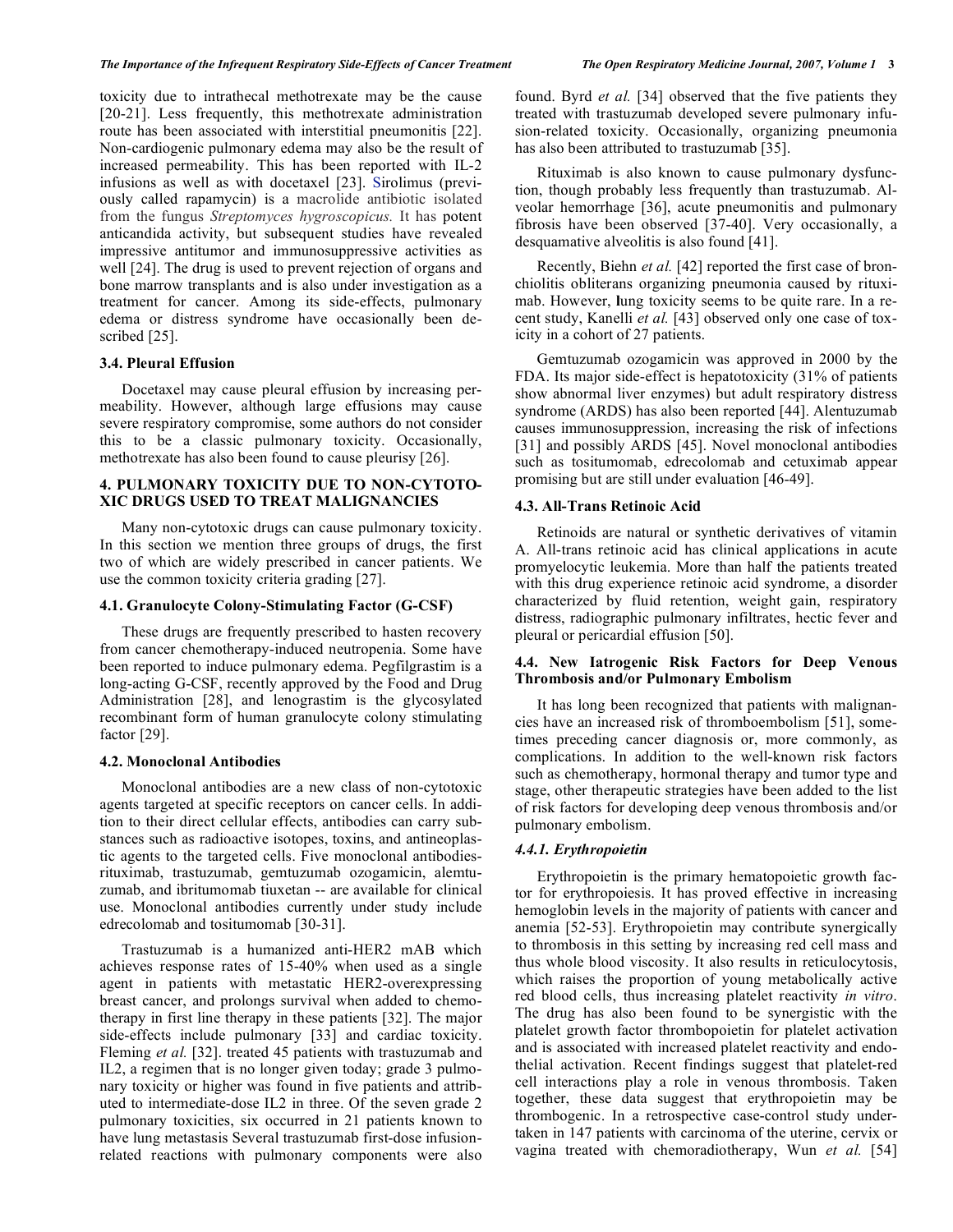found symptomatic thromboembolic disorders in 23%. Patients treated with recombinant human erythropoietin were 10 times more likely to develop a thrombosis than nontreated patients. Dusembery *et al.* also reported a rate of 20% (four out of twenty patients) [55].

### *4.4.2. Megestrol Acetate*

 This drug is a progestational agent which is currently used as an appetite stimulant in patients suffering from cancer anorexia/cachexia syndrome [56-57]. In a retrospective review, Bolen *et al.* [58] found that more than 30% of their 18 nursing home residents treated with megestrol developed deep venous thrombosis. The controversy in the literature is evident since the results of Oberhoff *et al.* [59] did not provide any evidence of a thrombotic effect of high-dosage megestrol acetate amongst patients with advanced gynecological malignancies. These authors concluded that the increase in the incidence of thrombosis observed in other reports may be the consequence of other risk factors such as tumour-induced hypercoagulability, simultaneous chemotherapy or other individual thrombosis risk factors. The treatment appears to have been used safely in other studies [56-57].

#### *4.4.3. Thalidomide*

 Thalidomide is a glutamic acid derivative drug with antiangiogenic and tumor necrosis factor (TNF) blocking agent properties that result in anti-inflammatory and immunodepressive effects. The drug is considered an adjuvant immunosuppressant [60]. Since increased bone marrow vascularity has a poor prognosis in myeloma, the efficacy of thalidomide has been evaluated in patients with refractory disease by several research groups [61-62]. Common sideeffects of thalidomide are mild, dose-related and reversible and include constipation, fatigue, paresthesias and dry skin. More rarely, the drug has been found to be associated with an increased risk of thromboembolism when used in patients with malignancy [63]. Although single-agent thalidomide has minimal prothrombogenic activity, its combination with cytotoxic chemotherapy is associated with a significant increase in the risk of deep venous thrombosis [64]. Current recommendations are that clinicians consider using longterm aspirin [65] or even coumarin concomitantly with thalidomide in this situation. According to Baz *et al.* 65] daily low-dose aspirin (81 mg) administered orally reduced the incidence of vascular thrombosis without increasing bleeding complications. Moreover, Scarpace *et al.* [66] also reported that two out of four patients who developed arterial thromboses treated with thalidomide were receiving concomitant anticoagulation with aspirin and warfarin. Finally, since erythropoietin increases the risk of vascular thrombosis, it could be argued that the concomitant use of this drug and thalidomide could have an additive effect on hypercoagulability, but according to Galli *et al.* [67] erythropoietin does not seem to increase the risk of thrombosis in myeloma patients receiving thalidomide.

#### **4.5. Epidermal Growth Factor Receptor Tyrosine Kinase Inhibitors (Gefitinib and Erlotinib)**

 Recent advances in cancer biology have led to the identification of several potential molecular targets that play a key role in cancer development and progression. Selective targeting of cancer cells on the basis of their molecular phenotype can provide effective anticancer activity, avoiding the side effects commonly induced by cytotoxic chemotherapy. Among these targets, the epidermal growth factor receptor (EGFR) has been widely investigated in different human malignancies due to its critical role in cancer proliferation and survival. The epidermal growth factor receptor (EGFR) is involved in cancer progression and development and, being overexpressed in a variety of human malignancies, is an attractive target for selective anticancer therapy. EGFR tyrosine kinase inhibitors (TKIs) produce dramatic and durable responses in a fraction of non-small cell lung cancer patients [68-69].

 Lung toxicity related to this tyrosine kinase activity inhibitor is very uncommon and usually mild [70]. Worldwide, the incidence of interstitial lung disease is  $\leq 1\%$  [2]. However, severe pulmonary reactions have also been reported [71].

### **5. SIDE-EFFECTS DUE TO DRUG ADMINISTRA-TION ROUTE**

#### **5.1. Bronchial Artery Infusion of Cytostatic Drugs**

 Though not a new therapy, the effectiveness of the infusion of cytotoxic drugs into the bronchial artery has been reconsidered during the past decade for treatment of central advanced and early staged lung cancer [72] as well as for lung metastasis, although the instances reported in the latter case are fewer [73]. Though the technique allows the infusion of high-density chemotherapeutics into objective limited lesions [72] side-effects are not eliminated. In their study, Osaki *et al.* [72] treated seven patients, three of whom subsequently presented severe bronchial ulcers and one of whom died of pulmonary hemorrhage. Suzuki *et al.* [73] recently reported a massive hemoptysis from a bronchial pulmonary arterial fistula in a patient with lung metastasis. Lung hemorrhages usually occur between one and three months after bronchial artery infusion. Other side-effects include esophageal ulceration, spinal cord damage, and bronchial esophageal fistulas.

#### **5.2. Intrathoracic Extravasation of Cytostatics**

 Most extravasation accidents involve the limbs However few data are available regarding intrathoracic extravasation of cytostatic agents administered in central venous lines. To date, only seven cases have been reported [74], in one child and six adults. In three cases the perforations were acute and were entirely procedure-related. Pain and fever were the prominent symptoms and leukocytosis was present in three patients. Computed tomography chest scan was the diagnostic method used. Late perforations may be related to an increased concentration of cytostatics due to elevated venous pressure which may favor the erosion of the vessel wall. Although there is no commonly accepted treatment at present, the standard administration of dalteparin/warfarin can allow the central line to remain in situ with little risk of line failure or recurrence/extension of the DVT [75]. Recent guidelines do not recommend antithrombotic prophylaxis (AP) to prevent catheter-related thrombosis in cancer patients with a central line. In their study, Fagnani *et al.* observed no difference in catheter-related thrombosis in patients given AP or not (2.8% *vs* 2.2% respectively). Systemic venous throm-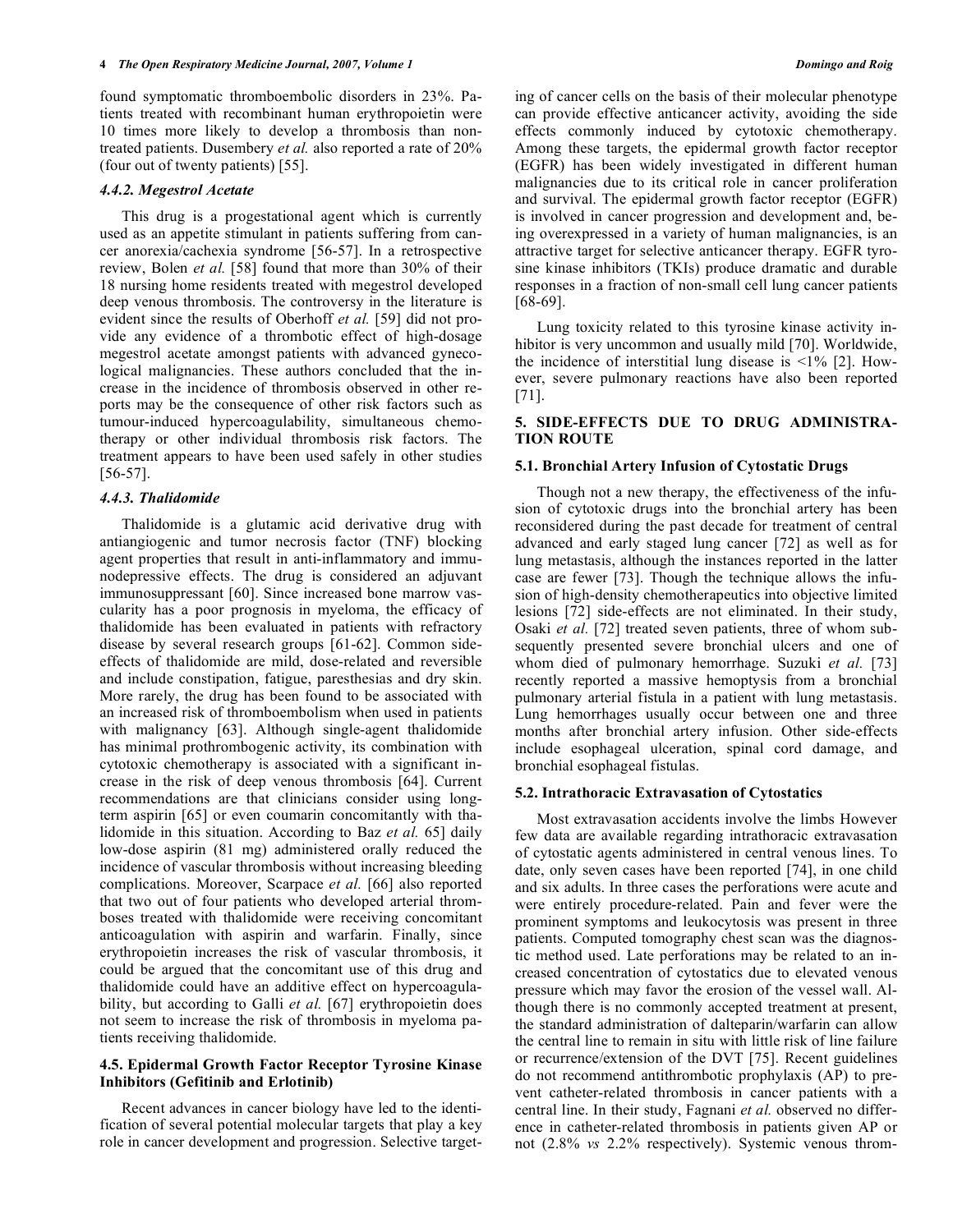#### *The Importance of the Infrequent Respiratory Side-Effects of Cancer Treatment The Open Respiratory Medicine Journal, 2007, Volume 1* **5**

boembolism (including deep and superficial thromboses and pulmonary embolism) was less frequent with AP (4% versus 8.2%), mortality was also lower (25% versus 44%, but only advanced cancer, not AP, was found to be significantly associated with mortality. No major bleeding was recorded with AP. So current AP schedules do not appear to prevent catheter-related thrombosis. Systemic venous thromboembolism and patients' mortality, however, appeared lower after prophylaxis [76].

#### **5.3. Venous Thromboembolism Associated to Central Venous Catheters**

 The first long-term central venous catheter (CVC) was introduced in 1973 by Boviac for parenteral nutrition. In the early 1980s, totally implantable port systems were introduced in clinical practice. Among early pulmonary complications are pneumothorax, hemothorax and air embolism (estimated rate ranging between 0.3% and 12%) [77]. CVCrelated deep venous thrombosis are among late complications. The reported incidence of symptomatic catheterrelated deep venous thrombosis in adults varies from 0.3% to 28% while the incidence of venographically demonstrated thrombosis ranges between 27 and 66%. The incidence with subcutaneous ports seems to be lower, around 1% (2 out of 175 patients [78-79].

#### **CONCLUSIONS**

 Respiratory toxicity other than the classical chemotherapy-induced lung toxicity may have a substantial impact on the prognosis of cancer patients. Frequently, withdrawal of the drug will ensure recovery. Though in general the incidence of this type of toxicity is low, oncologists should be aware of its existence; if it remains unrecognized, the likelihood of a fatal outcome is substantially increased.

#### **REFERENCES**

- [1] Oliner H, Schwartz R, Rubio F, *et al*. Interstitial pulmonary fibrosis following busulfan therapy. Am J Med 1961; 31: 134-139.
- [2] Roig J, Domingo Ch, Sanchez E. Pulmonary toxicity caused by cytotoxic drugs. Clin Pulm Med 2006; 13: 53-62.
- [3] Cooper JAD, White DA, Matthay RA. Drug-induced pulmonary disease. Part 1: cytotoxic drugs. Am Rev Respir Dis 1986; 133: 321-340.
- [4] Kreisman H, Wolkove N. Pulmonary toxicity of antineoplastic therapy. Semin Oncol 1992; 19: 508-520.
- [5] De Castro J, Viches Y, Gonzalez M. Toxicidad pulmonar en el tratamiento del cáncer. Med Clin (Barc) 1995; 105: 661-668.
- [6] Carrion F, Marín J. Toxicidad pulmonar por fármacos. Arch Bronconeumol 1999; 35: 550-559.
- [7] Karch FE, Lasagna L. Towards the operational identification of adverse drug reactions. Clin Pharmacol Ther 1977; 21: 247-254.
- [8] Aldrich TK, Prezant DJ. Adverse effects of drugs on the respiratory muscles. In: Cooper JAD, eds. Clinics in chest medicine. Philadelphia, Pa: WB Saunders Company; 1990: 11(1): 177-189.
- [9] Kaminsky MJ, Young RR. Neuromuscular and neurologic disorders affecting respiration. In Roussos C, Macklem PT (eds): The Thorax. Lung Biology in health and disease, Lenfant C, ed New York, Marcel Dekker, 1985; Vol 29: pp 1023-1087.
- [10] Klein DS, Wilds PR. Pulmonary toxicity of antineoplastic agents: Anaesthetic and postoperative implications. Can Anaesth Soc J 1983; 30: 399-405.
- [11] Selker RG, Jacobs SA, Moore PB. BCNU (1,3-bis(2-chloroethyl)-1-nitrosourea)-induced pulmonary fibrosis. Neurosurgery 1980; 7: 560-565.
- [12] Cameron JC. Ifosfamide neurotoxicity. A challenge for nurses, a potential nightmare for patients. Cancer Nurs 1993; 16: 40-46.

- [13] Verstapen CC, Heimans JJ, Hockman, *et al*. Neurotoxic complications of chemotherapy in patients with cancer: clinical signs and optimal management. Drugs 2003; 63: 1549-1563.
- [14] Rollins N, Winick N, Bash R, Booth T. Acute methotrexate neurotoxicity: findings on diffusion-weighted imaging and correlation with clinical outcome. Am J Neuroradiol 2004; 25: 1688-95.
- [15] Terasawa Y, Nakane S, Ohnishi T, *et al*. A case of methotrexate encephalopathy: findings on diffusion tensor image and correlation with clinical outcome. Rinsho Shinkeigaku 2007; 47: 79-84. [Article in Japanese]
- [16] Valik D, Sterba J, Bajciova V, Demlova R. Severe encephalopathy induced by the first but not the second course of high-dose methotrexate mirrored by plasma homocysteine elevations and preceded by extreme differences in pretreatment plasma folate. Oncology 2005; 69: 269-72.
- [17] Kuker W, Bader P, Herrlinger U, Heckl S, Nagele T. Transient encephalopathy after intrathecal methotrexate chemotherapy: diffusion-weighted MRI. J Neurooncol 2005; 73: 47-9.
- [18] Orbach D, Brisse H, Doz F. Central neurological manifestations during chemotherapy in children. Arch Pediatr 2003; 10: 533-9. (Article in French).
- [19] Brock S, Jennings HR. Fatal acute encephalomyelitis after a single dose of intrathecal methotrexate. Pharmacotherapy 2004; 24: 673- 6.
- [20] Cooper JAD, White DA, Matthay RA. Drug-induced pulmonary disease. Part 1: cytotoxic drugs. Am Rev Respir Dis 1986; 133: 321-340.
- [21] Bernstein ML, Sobel DB, Wimmer RS. Noncardiogenic pulmonary edema following injection of methotrexate into the cerebrospinal fluid. Cancer1982; 50: 866-868.
- [22] Hanawa M, Fujisawa H. A case of interstitial pneumonitis induced by intrathecal injection of methotrexate. Nippon Kyobu Shikkan Gakkai Zasshi 1979; 17: 737-741.
- [23] Briasoulis E, Froudarakis M, Milionis H, Peponis I, Constantopoulos S, Pavlidis N. Chemotherapy-induced noncardiogenic pulmonary edema related to gemcitabine plus docetaxel combination with granulocyte colony-stimulating factor support. Respiration 2000; 67: 680-3.
- [24] Sehgal SN. Sirolimus: its discovery, biological properties, and mechanism of action. Transplant Proc 2003; 35: S7-S14.
- [25] Das B, Shoemaker L, Subramanian S, Johnsrude C, Recto M, Austin E. Acute sirolimus pulmonary toxicity in an infant heart transplant recipient: case report and literature review. J Heart Lung Transplant 2007; 26: 296-298.
- [26] Walden PAM, Mitchell-Heggs PF, Coppin C, Dent J, Bagshawe K D. Pleurisy and methotrexate treatment. Br Med J 1977; 2: 867.
- [27] http: //www.fda.gov/cder/cancer/toxicityframe.htm: 2007.
- [28] Crawford J. Safety and efficacy of pegfilgrastim in patients receiving myelosuppressive chemotherapy. Pharmacotherapy 2003; 23 (8 Pt 2): 15S-19S.
- [29] Dunn CJ, Goa KL. Lenograstim: an update of its pharmacological properties and use in chemotherapy-induced neutropenia and related clinical settings. Drugs 2000; 59: 681-717.
- [30] Cerosimo RJ. Monoclonal antibodies in the treatment of cancer. Part 1. Am J Health Syst Pharm 2003; 60: 1531-48.
- [31] Cerosimo RJ. Monoclonal antibodies in the treatment of cancer. Part 2. Am J Health Syst Pharm 2003; 60: 1631-41.
- [32] Fleming GF, Meropor NJ, Rosner GL, *et al*. A phase I trial of escalating doses of trastuzumab combined with daily subcutaneous interleukin 2: report of cancer and leukemia group B9661. Clin Cancer Res 2002; 8: 3718-27.
- [33] Vahid B, Mehrotra A. Trastuzumab (Herceptin)-associated lung injury. Respirology 2006; 11: 655-658.
- [34] Byrd JC, Waselenko JK, Maneatis TJ, *et al*. Rituximab therapy in hematologic malignancy patients with circulating blood tumor cells: association with increased infusion-related side effects and rapid blood tumor clearance. J Clin Oncol 1999; 17: 791-5.
- [35] Radzikowska E, Szczepulska E, Chabowski M, Bestry I. Organising pneumonia caused by trastuzumab (Herceptin) therapy for breast cancer. Eur Respir J 2003; 21: 552-5.
- [36] Alexandrescu DT, Dutcher JP, O'Boyle K, Albulak M, Oiseth S, Wiernik PH. Fatal intra-alveolar hemorrhage after rituximab in a patient with non-Hodgkin lymphoma. Leuk Lymphoma 2004; 45: 2321-2325.